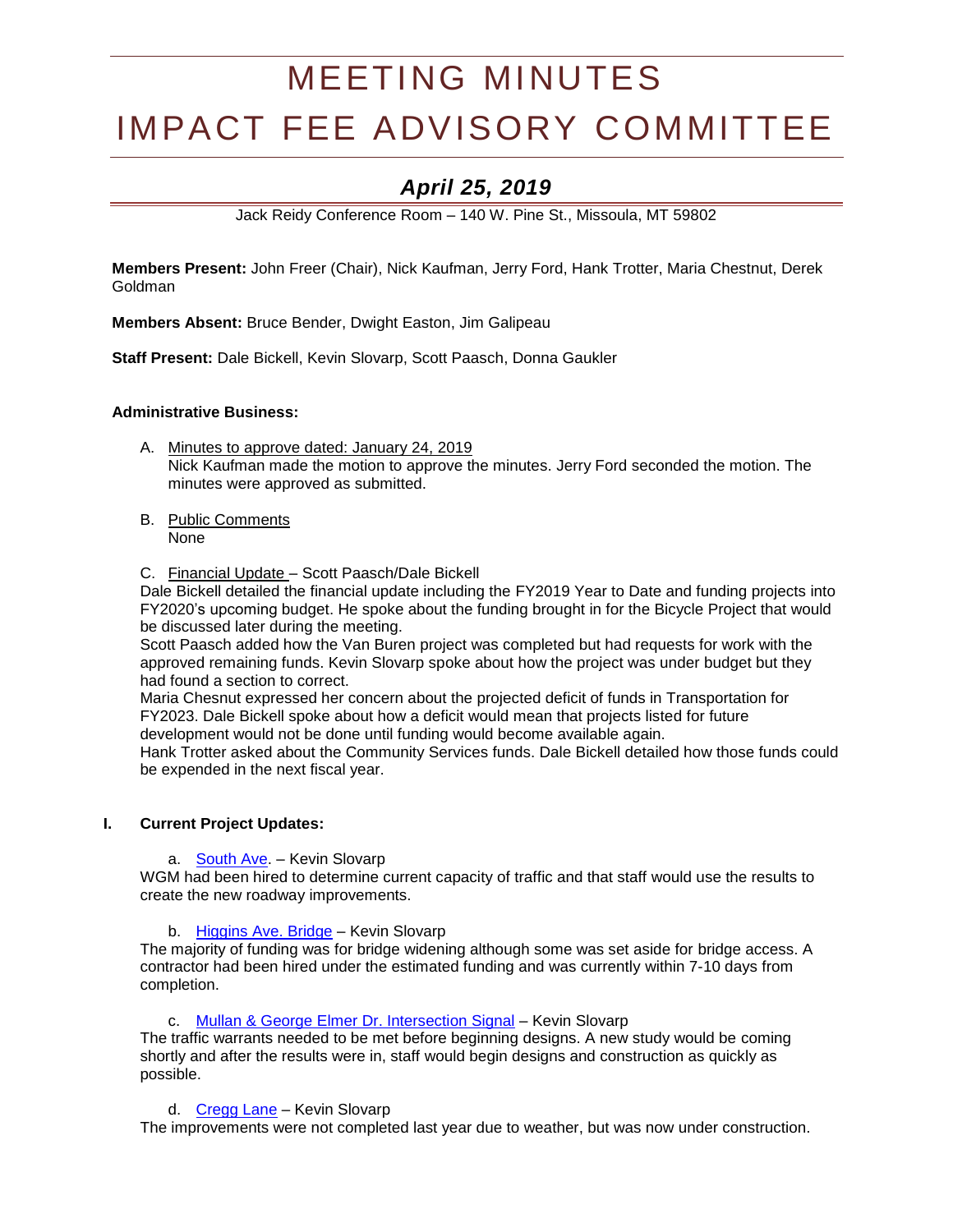#### e. [Mullan Rd](https://www.ci.missoula.mt.us/DocumentCenter/View/46585/DS---Mullan-Rd-Reconstruction) – Kevin Slovarp

Kevin Slovarp reported on the funding package for the improvements. There were developments being planned for the area and that the developers may need to help fund the improvements since they will directly benefit from them.

John Freer asked if there were any updates on Clark Fork Lane widening. Kevin Slovarp detailed the scope of the improvements. Dale Bickell noted that staff may bring a new project forward next meeting to address it.

# f. [Lower Miller Creek Sidewalks](https://www.ci.missoula.mt.us/DocumentCenter/View/46584/DS---Lower-Miller-Creek-Road-LVB-to-Bigfork) – Kevin Slovarp

Staff had received the RFP's and would look to hire an engineer shortly. Kevin Slovarp noted there would be challenges and was working on a funding package for the remainder of the project.

# g. [Community Center](https://www.ci.missoula.mt.us/DocumentCenter/View/33701) – Donna Gaukler

The Community Center was still in the conceptual design at this time. No other progress had been made yet.

#### h. [Bellevue](http://mt-missoula2.civicplus.com/DocumentCenter/View/32600/2015-Impact-Fee-Funding-Parks-and-Trails-Playgrounds?bidId=) - Donna Gaukler

Bellevue was scheduled to open July  $1<sup>st</sup>$  and the project would be closed out by then.

# i. [Play Fair Park](file:///C:/Users/dehavenl/AppData/Roaming/Microsoft/Word/Playfair%20park) - Donna Gaukler

Plav Fair Park had \$20,000 to begin the design process. Staff had been working with a group for a shared use trail and the bulk of funding would go to engineering the area.

# j. [Ft Missoula Regional Park Phase 3](https://www.ci.missoula.mt.us/DocumentCenter/View/46587/PandR---Ft-Msla-Regional-Park-Phase-3) - Donna Gaukler

The next phase will be open July 1<sup>st</sup> with the 2 dog parks. The remaining impact fees would be allocated to long range planning. Staff was also looking at the Knife River ponds that would be turned over to the City and that staff would get into the public planning process for the area.

#### k. [Clark Fork Bridge](https://www.ci.missoula.mt.us/DocumentCenter/View/46589/PandR---Clark-Fork-Bridge-West) - Donna Gaukler

Staff was looking to get the project done and continue the Milwaukee Trail.

#### l. [Splash \(Aquatics\) Expansion](https://www.ci.missoula.mt.us/DocumentCenter/View/46586/Pand-R---Aquatics-Revenue-Generation) - Donna Gaukler

The goal was to ascertain if staff could get a net revenue generated. The park was doing better than the proforma anticipated. However the facility has been aging and staff was looking at offsetting costs of operations.

#### m. [PROST](https://www.ci.missoula.mt.us/DocumentCenter/View/46592/PandR---PROST-Plan) - Donna Gaukler

The trail has been planned and public comment will be opening within 2 weeks. A large deal of mapping has been ongoing. Staff will move from open space to recreation parts in the growth policy.

#### n. [Dragon Hollow](https://www.ci.missoula.mt.us/DocumentCenter/View/48283/PandR-Impact-fee--Application-Dragon-Hollow) - Donna Gaukler

Dragon Hollow was well underway with the expansion of services and playground equipment for all play levels.

#### o. [Pattee Area Conservation](https://www.ci.missoula.mt.us/DocumentCenter/View/48278/PandR--App-Pattee-Area-Conservation) - Donna Gaukler

The City had acquired the South Hills Spur recently. Several projects have been ongoing to reclaim the trails.

#### p. [Westside Master Plan](https://www.ci.missoula.mt.us/DocumentCenter/View/48285/PandR-westside-impact-fee-application) - Donna Gaukler

The City has an Urban Renewal District that includes a school system that has been growing quickly. A redesign had been done and staff was looking at a strong agreement with MCPS as well as the ability to increase capacity.

#### II. **New Funding Requests:**

a. [Bicycle Safety Project Stephens & Orange](https://www.ci.missoula.mt.us/DocumentCenter/View/49308/Bicycle-Safety-Project---Stephens-Orange) – Kevin Slovarp

Kevin Slovarp spoke about the scope of the project and the requested amount of funding. Nick Kaufman asked how bicyclists and pedestrians would interact around the corner. Kevin Slovarp detailed the steps that would be taken to differentiate the bike lane from the sidewalk.